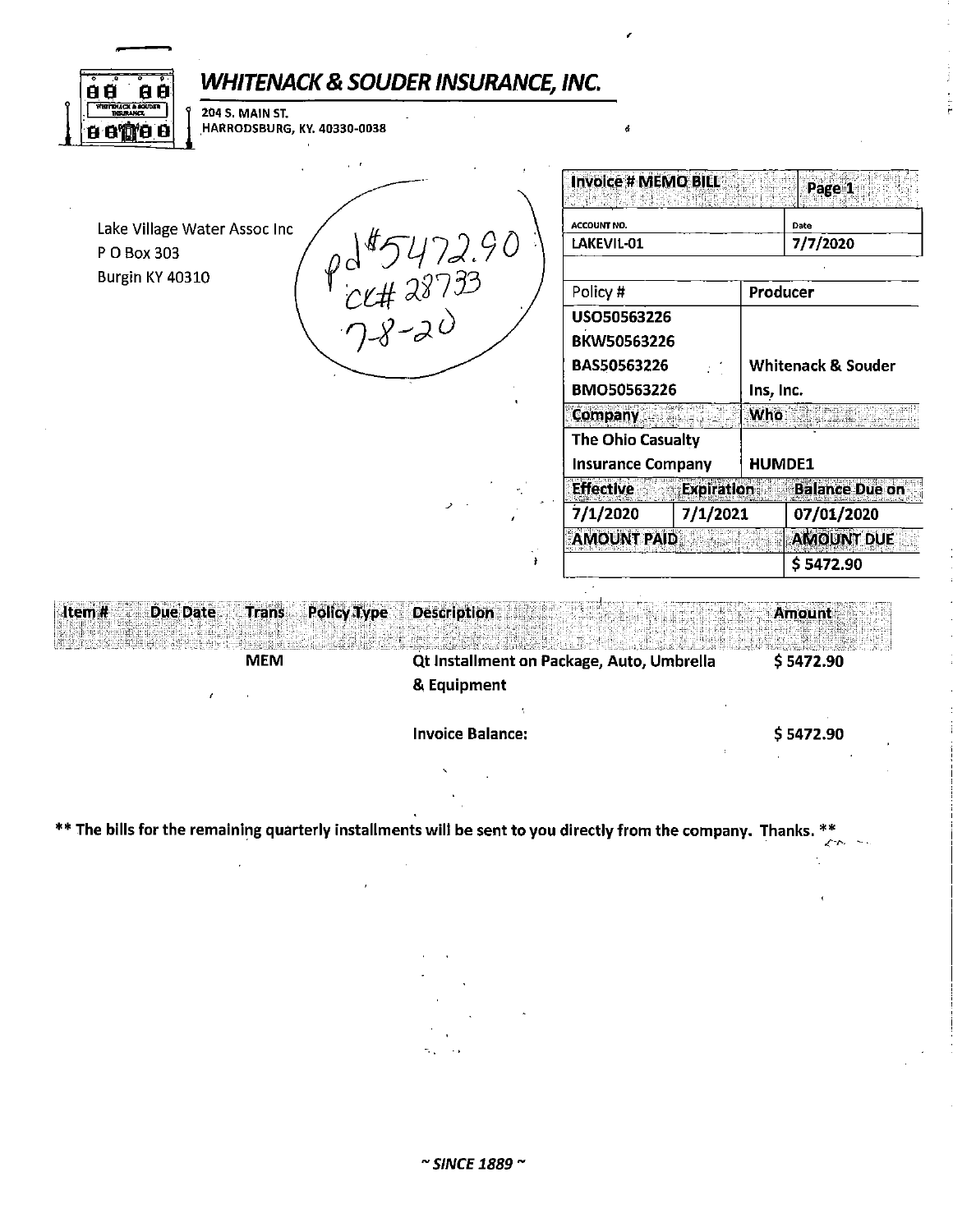| BL-01 (07/96) | 702247740 |
|---------------|-----------|
|               |           |

# **PREMIUM NOTICE**

**ACCOUNT NUMBER:** 702247740

p d<sup>. 4</sup>5237, I *C.K If-* J *~C) )J*  9-24-20

MCPCPBN 00000123 Page 2



*.1.··r-,* 

**Agent:** TELEPHONE {859)-734-4358 WHITENACK AND SOUDER INS INC 204 S MAIN ST HARRODSBURG KY 40330 1635

### **Notice issued to:**

LAKE VILLAGE WATER ASSOCIATION INC PO BOX 303 BURGIN KY 40310

## Account of:

LAKE VILLAGE WATER ASSOCIATION INC PO BOX 303 BURGIN KY 40310

,

**Member Companies:** 

**OHIO SECURITY INSURANCE COMPANY WEST AMERICAN INSURANCE COMPANY THE OHIO CASUALTY INSURANCE COMPANY** 

 $\mathbb{R}^{2}$ 

Customers with previous outstanding balances may have noticed changes to their bill amount. For more information, please visit **www.LibertyMutual.com/covid-19** 

Co: 01 Agent: 1680893 Payment Plan: QUARTERLY Invoice Date: 09/14/2020

 $\frac{1}{2}$ 

| <b>Policy Number</b>     | Trans.<br><b>Date</b> | <b>Account Activity</b>            |              | Charges/<br><b>Credits</b> | <b>Policy</b><br><b>Balance</b> | Minimum<br><b>Due</b> |
|--------------------------|-----------------------|------------------------------------|--------------|----------------------------|---------------------------------|-----------------------|
|                          | 07/07/2020            | <b>PAYMENT/CREDIT</b><br>$\lambda$ | $\mathbf{r}$ | $-5,472.90$                |                                 |                       |
|                          | 09/03/2020            | PAYMENT/CREDIT                     |              | $-241.76$                  |                                 |                       |
| BAS50563226              |                       |                                    |              |                            |                                 |                       |
| <b>BUSINESS AUTO</b>     |                       | <b>INSTALLMENT DUE</b>             |              | 1,212.43                   | 3,746.41                        | 1,212.43              |
| BKW50563226              |                       |                                    |              |                            |                                 |                       |
| <b>COMMERCIAL PKG</b>    |                       | <b>INSTALLMENT DUE</b>             |              | 3,363.91                   | 10,394.57                       | 3,363.91              |
| BMO58848231              |                       |                                    |              |                            |                                 |                       |
| <b>INLAND MARINE</b>     |                       | INSTALLMENT DUE                    |              | 380.27                     | 1,175.09                        | 380.27                |
| USO50563226              |                       |                                    |              |                            |                                 |                       |
| <b>COMMERCIAL UMB</b>    |                       | <b>INSTALLMENT DUE</b>             |              | 280.54                     | 866.86                          | 280.54                |
|                          |                       | SERVICE CHARGE/FEES                |              | 6.00                       |                                 |                       |
|                          |                       | *Avoid Fees, Enroll in EFT!*       |              |                            |                                 |                       |
|                          |                       |                                    |              |                            |                                 |                       |
|                          |                       |                                    |              |                            |                                 |                       |
|                          |                       | For complete detail of all         |              |                            |                                 |                       |
|                          |                       | activity on this account please    |              |                            |                                 |                       |
|                          |                       | go to the website listed above.    |              |                            |                                 |                       |
| <b>Payment Due Date:</b> | 10/01/2020            | <b>Account Balance: \$</b>         | 16, 182.93   |                            | <b>Minimum Amount Due: \$</b>   | 5,237.15              |

**-•-~-~hat oerf~ration.'retain the too oortion for voui- records and return lhe bottom oortion with vour check or monev order .** 

 $\ddot{\phantom{1}}$